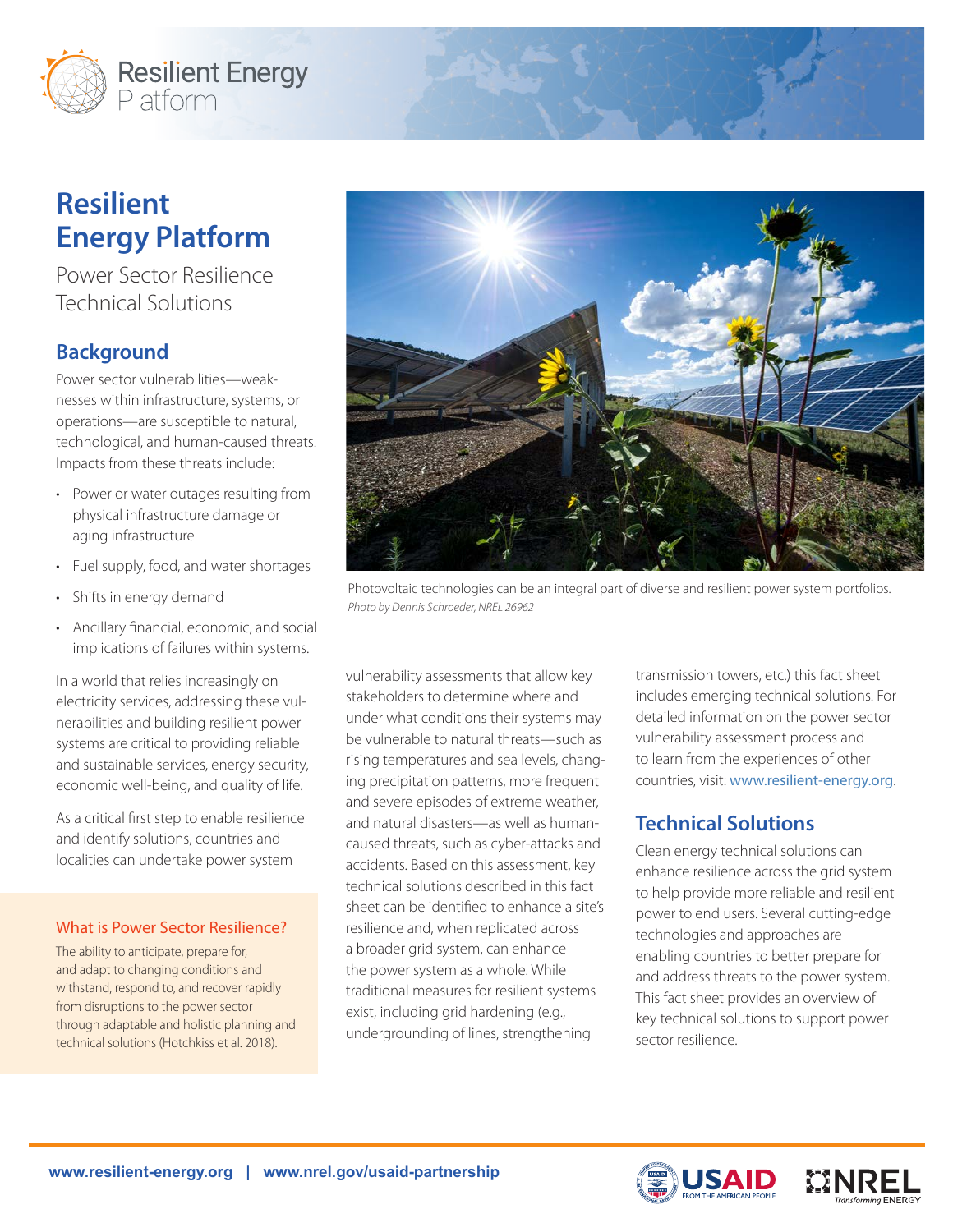## Diversifying energy generation sources

Resilient power systems often incorporate a diverse portfolio of electricity generation technologies to increase reliability and allow for service disruptions to be mitigated and resolved quickly (Cox et al. 2016). Resources can be diversified in relation to geography, fuel use needs, and water needs to support a more climate-resilient power system. As part of a portfolio-diversification strategy, renewable energy technologies can provide a power source that is harder to disrupt relative to traditional technologies. Relying on any one source of energy will create an unnecessary vulnerability to a power system. Utilizing appropriate renewable energy technologies and storage solutions and, in some cases, pairing those with fossil fuels, will not only enhance the resilience of a system through fuel diversification but will also reduce emissions associated with fossil fuel consumption. Solutions presented here are system-specific; power system planners and operators should undergo a vulnerability assessment and develop a resilience strategy that is specific to their vulnerabilities and needs.

### Storage Supports Resilience in the Dominican Republic

During Hurricanes Irma and Maria in 2017, the Dominican Republic was able to utilize 20 MW of battery storage at two power plants to support grid stability, frequency control, and critical reliability services of the interconnected power system. Many island nations impacted by hurricanes are now planning to scale up deployment of microgrids, renewable energy, and storage systems to support resilience of the power system during future storm occurrences.

#### Microgrids and Renewable Energy in Rural Areas

Using renewable energy, battery systems, and islanding controls to create a microgrid in rural areas not only increases the resilience of a community or a facility, but also has the potential to meet rural electrification goals. Using microgrids with on-site renewable energy to supply backup power during grid outages will alleviate the need for fossil fuels when fuel supply chains may be disrupted, particularly in rural areas that may be more challenging to resupply during large-scale disruptive events.



*Photo from iStock 453305585*

#### Distributed generation

Decentralizing energy sources is a technique used to enhance power system resilience. On-site renewable energy generation (or other generators) can reduce the disruption to a site of a grid outage, mitigating the impacts of a long-term outage. Microgrids are often implemented where on-site renewable energy is combined with energy storage to support resilience. Systems that are designed to operate in islanded mode can be isolated from a larger grid, allowing the system to generate and distribute energy on-site in the event of a power outage. The capability of microgrids to operate in islanded mode can be critical in supporting resilience by providing a backup resource during a grid outage while also allowing certain loads to be covered as linemen secure the larger grid. An additional benefit of microgrids is they can be designed to provide power to critical loads, such as health care facilities, during a grid outage.

#### Energy storage

Integrating storage into electricity grid systems can help smooth variation in renewable energy sources, such as wind and solar generation, while adding redundancy to the grid in the event of power outages. When distributed systems with battery storage are connected to the larger grid, they can be designed, through interconnection agreements with a utility provider, to include islanding controls and energy storage to allow for grid disconnection that enables operation behind the meter, without back-feeding power to the larger grid. This configuration allows for independent operation during grid outages and the provision of low-emission power when the grid is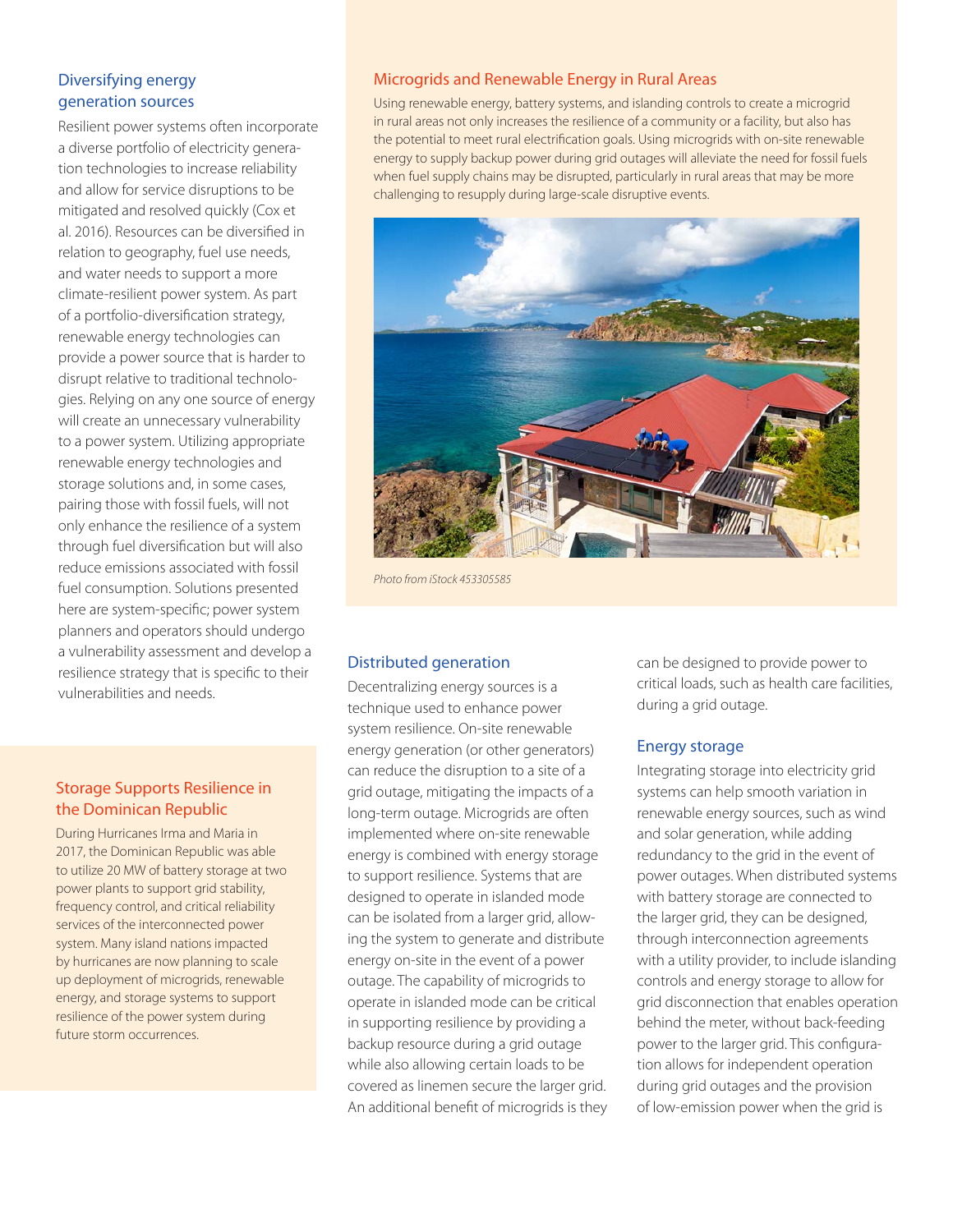operating normally or when the grid is down. While the most common energy storage technologies are batteries, other storage methods may include flywheels, compressed air energy storage, and pumped hydro storage. While energy storage is a key component of microgrids, it's important to consider whether storage solutions can enhance resilience on the larger grid as a whole. Incorporating well-designed battery storage, for example, at the residential scale, can enhance resilience across the grid system to help provide more reliable and resilient power to end users.

Utility-scale energy storage can be an important component of renewable energy integration for resilience and improves stability and reliability, allowing for response and recovery to a disaster in different ways than a conventional system. While distributed or microgrid renewable energy systems can be incorporated without energy storage, adding the flexibility of energy storage technologies may allow microgrids or critical loads to operate for longer periods of time without grid connection.

#### Demand-side management and efficiency

Demand-side energy management is often overlooked in power sector resilience strategies; however, this technical solution can support both short- and long-term goals. Energy demand management, also known as demand-side management or demand-side response, is the modification of consumer energy use through education and behavior change; energy efficiency measures; and financing incentives, such as utility tariff structuring. During short-term extreme events, demand-side management can reduce peak loads as well as the need for increased generation over time. This technique can reduce the loads needed to be met by on-site generation or battery storage capacity. Good utility-scale demand-side management and

### Interconnected Smart Grids and Meteorological Information

Real-time weather data, along with smart-grid controls, can help with fault detection as well as support the incorporation of higher penetrations of renewable energy generation sources with variable energy. Meteorological data can help with load predictions on grid systems and enable base load control with variability from technologies such as hydro, solar, and wind. Additionally, smart-grid controls can be used to segregate circuits and communicate with various feeders. Redirecting loads during major grid outages, or allowing distributed renewable systems to operate in islanded mode, can reduce the impacts of grid outages.

approaches, such as improved energy efficient building codes, can support a more resilient power system.

#### Smart grids

A smart grid provides two-way communication and flexible control within an electricity network to support flexibility, efficiency, and resilience. In many ways, smart grids can bring together all of the technical solutions highlighted above under a more resilient electricity system. Through automation technology, technologies or devices within a smart grid collect data in real time that can be analyzed by utilities and system operators. Grid technologies, or "nodes," can then be controlled and altered based on the data received and analysis of the situation. In the context of climate resilience, smart grids can support several positive outcomes. For example, because of real-time communication on changing needs and circumstances associated with extreme climate-related events (e.g., storms and other disasters), responses and decisions regarding new power needs and power diversion can be made quickly. If a generation source is impacted by a storm, other

generation sources can be accessed more quickly, and power can also be diverted to critical facilities, such as hospitals. Smart meters can allow for this type of responsiveness by sending data directly from electricity meters to energy providers, and can enable islandable systems to support resilience during disasters or grid outages. Additionally, reducing peak loads can lessen system instability and stress during extreme events and can reduce the need for increased electricity supply over time. With any smart-grid control system, it is important to factor in cybersecurity measures to ensure secure communication between devices.

## Relocating or fortifying vulnerable assets

Understanding where the most at-risk assets exist within the power system will help with activities such as relocating assets above flood levels and away from potential high-risk areas, such as along coastlines (moving inland and upland), or burying underground aerial lines that are at risk from high winds or that serve the most critical facilities (e.g., medical centers or emergency shelters).

## **Resilient Energy Platform**

The Resilient Energy Platform helps countries and localities address power system vulnerabilities by providing strategic resources and direct country support to enable planning and deployment of resilient energy solutions. This includes expertly curated reference material, training materials, data, tools, and direct technical assistance in planning resilient, sustainable, and secure power systems. Ultimately, these resources enable decision makers to assess power sector vulnerabilities, identify resilience solutions, and make informed decisions to enhance energy sector resilience at all scales, including local, regional, and national scales. To learn more about the technical solutions highlighted in this fact sheet, visit the Resilient Energy Platform website at: [www.resilient-energy.org](http://www.resilient-energy.org).